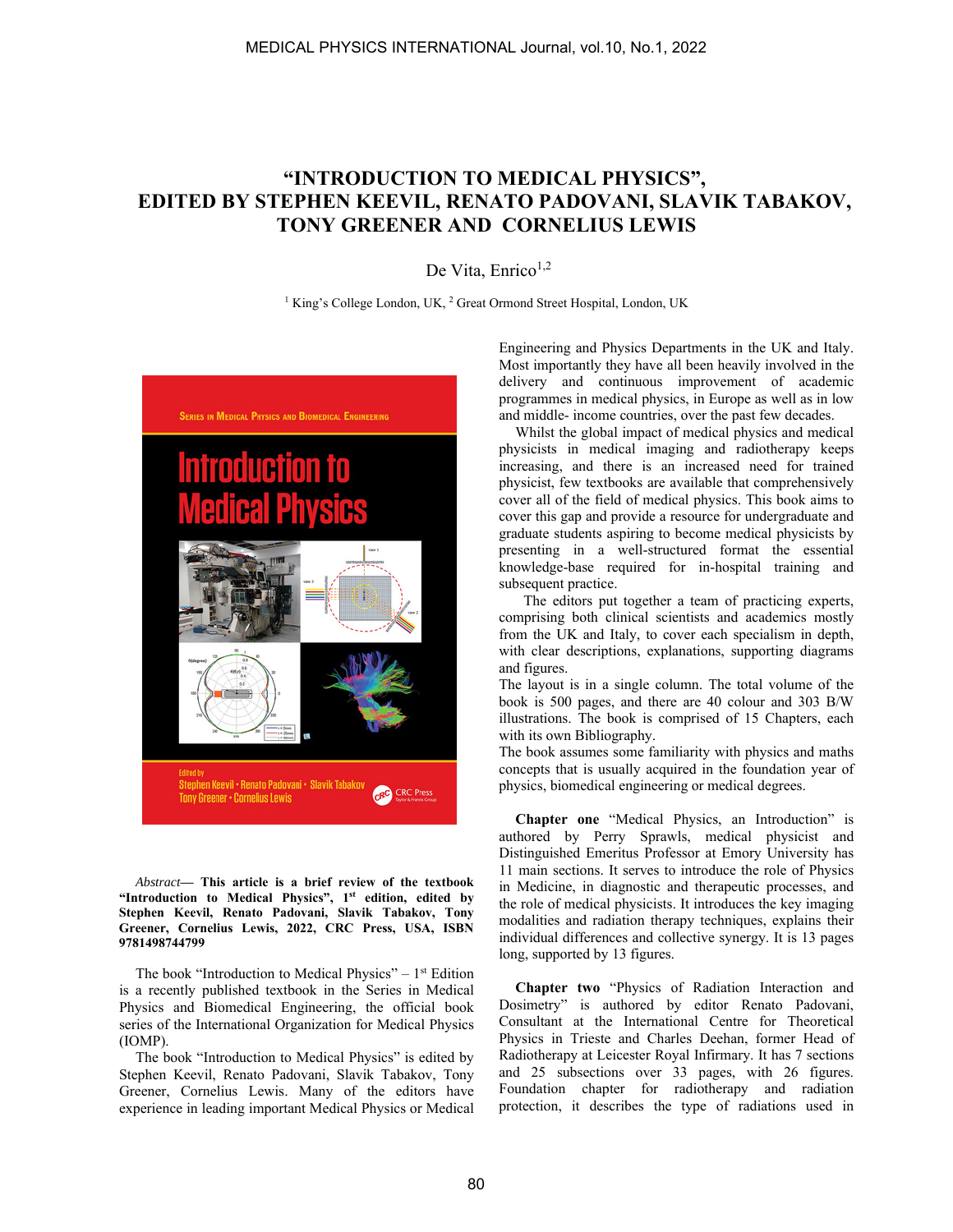medicine, and introduces how they interact with tissue and the basics of dosimetry. Clear explanations are supported by clear diagrams and essential equations.

**Chapter three** "Ionising Radiation Detectors" is authored by Elizabeth Benson, now freelance consultant medical physicist in Radiation protection. It has 4 main sections: Modes of operation, Detector properties, Detector types, Detector applications. It provides a comprehensive description of detectors over 26 pages, with 32 subsections supported by 11 figures and 8 tables. The Detector Properties section is very usefully structured as questionsand-answers.

**Chapter four** "Biological Effects of Ionising Radiation" is authored by the editor Cornelius Lewis, previous Director of Medical Engineering and Physics at King's College Hospital, London, with Michele Avanzo, intraoperative radiation therapy physicist at Centro di Riferimento Oncologico in Aviano, Italy. It covers the topic in depth with 6 sections: Radiation Damage at a Cellular Level, Deterministic Effects, Stochastic Effects, Determining Stochastic risk, Risk Quantitation, The radiobiological basis of Radiotherapy. The chapter is 20 pages long with 28 subsections, supported with 10 figures, 3 tables and key equations.

**Chapter five** "Introduction to Diagnostic Radiology (X-Ray and Computed Tomography Imaging)" is edited by the editor Slavik Tabakov, Director of MSc in Medical Engineering and Physics at King's College London for over 18 years, with Paola Bregant, Medical Physicist at Azienda Ospedaliera Universitaria GI in Trieste. It has the following main sections: X-Ray Tube and Generator as a Source of Radiation; X-Ray Image Formation; X-Ray Imaging Methods and Their Application in Medicine; Image Quality in CR and FPD Systems; Computed Tomography (CT) Scanning. First of the key classic chapters, describing in detail X-ray production, X-ray imaging and CT, easy to read and understand with clear diagrams*.* The chapter is 48 pages long with 66 sub-sections, supported by 51 illustrations.

**Chapter six** "Nuclear Medicine Imaging" is authored by Elena De Ponti, and Luciano Bertocchi, Medical Physicists at Azienda Socio Sanitaria Territoriale, Monza, and Abdus Salam International Centre for Theoretical Physics, Trieste, respectively. It has 6 section parts: Nuclear Medicine Functional Imaging; Nuclear Decay Processes; Production of Unstable Isotopes; Radiopharmaceuticals; Gamma Camera Principles and Construction; Tomographic Acquisition. Another key chapter, also very well explained, provides the key concepts of nuclear medicine physics in a comprehensive yet concise style. The chapter is 29 pages long with 23 sub-sections, supported by 30 figures.

**Chapter seven** "Magnetic Resonance Imaging" is authored by the editor Stephen Keevil, Head of Medical

Physics at Guy's and St Thomas Hospitals NHS Foundation Trust, London together with Renata Longo Professor of Medical Physics at University of Trieste. The 9 sections are: Historical overview, Nuclear Magnetic resonance, From Signals to Images: Encoding Spatial Information in NMR, k-space, Pulse Sequences and Contrast Manipulation, Artefacts: Problems, Solutions and New Ideas, Advanced Techniques, MRI Instrumentation, MRI Safety. A classic chapter, with a traditional structure, and clear understandable explanations. It provides a solid foundation for students and MRI users, enabling them to move on to tackle research MRI papers. The chapter is 62 pages long with 41 sub-sections, supported by 42 figures/diagrams.

**Chapter eight** "Ultrasound Imaging and Therapy" is authored by Raffaele Novario, Head of Medical Physics at Università degli Studi dell'Insubria, with Sabina Strocchi, Medical Physicist at ASST dei Sette Laghi, Varese. It has the following main sections: Interaction of Ultrasound and Tissue; Generation of Ultrasound; Diagnostic Modalities; Ultrasound Therapy. A concise and focused introduction to ultrasound in medicine. The chapter is 27 pages long with 20 sub-sections, supported by 10 figures and 27 equations.

**Chapter nine** "External Beam Radiotherapy" is authored by the editor Tony Greener, Head of Radiotherapy Physics, Guy's and St Thomas' NHS Foundation Trust, London, with Emma Jones and Christopher Thomas, Medical Physicists in the same Department. It has the following main parts: Beam Therapy Equioment, Clinical Dosimetry, Treatment Planning, Treatment Techniques, Imaging in External Beam Radiotherapy. First of 3 chapters on radiotherapy, covers all the physics of external beam radiotherapy with clarity through examples and many illustrative diagrams. The chapter is 60 pages long with 72 sub-sections, supported by 51 figures and 5 Tables.

**Chapter ten** "Brachytherapy" is authored by Mauro Carrara and Francesco Ziglio, Medical Physicists at Fondazione IRCCS Istituto Nazionale dei Tumori, and Santa Chiara Hospital, Trento, respectively. It has the following main sections: Delivery Systems and Applications; Radioactivity and Definitions; Radionuclides for HDR Brachytherapy; Gamma-Emitting Radionuclides for LDR Brachytherapy, Beta-Emitting Radionuclides for LDR Brachytherapy; Source Strength Measurement; Principles of Dose Distribution Calculation, Treatment Planning in Brachytherapy. The chapter is 33 pages long with 31 sub-sections, supported by 24 figures, 4 Tables, 16 equations and a comprehensive bibliography.

**Chapter eleven** "Molecular Radiotherapy" is authored by Lidia Strigari, Head of Medical Physics at Azienda Ospedaliero-Universitaria, of Bologna, Italy, and adjunct Professor. Similarly structured to the Brachytherapy chapter it has the following main parts: Delivery Strategy and Applications, Molecular Radiotherapy Targeting,